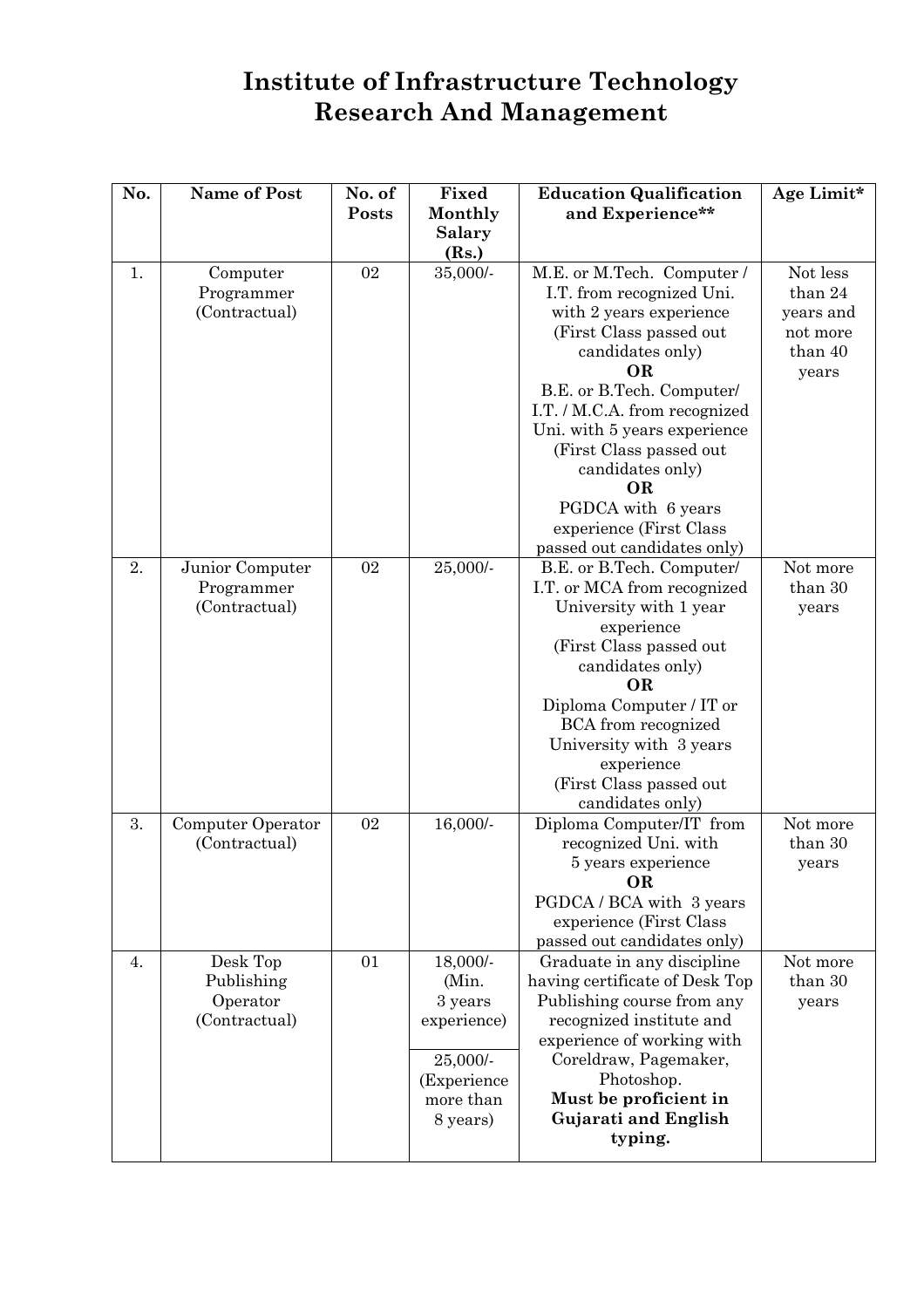| 5.  | <b>Assistant Network</b>   | 01 | 30,000/-                  | First Class BCA / Diploma                                 | Not more            |
|-----|----------------------------|----|---------------------------|-----------------------------------------------------------|---------------------|
|     | Engineer                   |    | (preferable               | Computer Engineering/IT                                   | than 30             |
|     | (Contractual)              |    | with valid<br>certificate | engineering with 5 years of                               | years               |
|     |                            |    | course in                 | experience.<br><b>OR</b>                                  |                     |
|     |                            |    | networking)               | MCA from                                                  |                     |
|     |                            |    |                           | a recognized University/                                  |                     |
|     |                            |    |                           | Institute of repute with at                               |                     |
|     |                            |    |                           | least 60% marks or CGPA of                                |                     |
|     |                            |    |                           | at least 6.5 in 10 point scale                            |                     |
|     |                            |    |                           | and at least 2 years of                                   |                     |
|     |                            |    |                           | relevant experience<br><b>OR</b>                          |                     |
|     |                            |    |                           | First Class B.E./B.Tech/MSc.                              |                     |
|     |                            |    |                           | in Computer Science and                                   |                     |
|     |                            |    |                           | Engineering /                                             |                     |
|     |                            |    |                           | Information Technology/                                   |                     |
|     |                            |    |                           | equivalent with 2 years                                   |                     |
|     |                            |    |                           | experience                                                |                     |
| 6.  | Senior Office<br>Executive | 01 | 35,000/-<br>(Min.         | M.B.A. - First Class passed<br>out candidates only.       | Not more<br>than 40 |
|     | (Contractual)              |    | Experience                | Preference will be given to                               | years               |
|     |                            |    | 4 years)                  | candidate having engineering                              |                     |
|     |                            |    |                           | background.                                               |                     |
|     |                            |    | 40,000/-                  |                                                           |                     |
|     |                            |    | (Experience               |                                                           |                     |
|     |                            |    | 6 years or                |                                                           |                     |
| 7.  | Office Executive           | 04 | more)<br>25,000/-         | M.B.A. - First Class passed                               | Not more            |
|     | (Contractual)              |    | (Minimum                  | out candidates only.                                      | than 30             |
|     |                            |    | experience                | Preference will be given to                               | years               |
|     |                            |    | 2 years)                  | candidate having engineering                              |                     |
|     |                            |    |                           | background.                                               |                     |
| 8.  | Office Assistant           | 03 | 16,000/-                  | Graduate in any discipline                                | Not more            |
|     | (Contractual)              |    |                           | with 02 years relevant                                    | than 40             |
|     |                            |    |                           | administrative experience<br><b>OR</b>                    | years               |
|     |                            |    |                           | Diploma/ITI having 05 years                               |                     |
|     |                            |    |                           | of relevant administrative                                |                     |
|     |                            |    |                           | experience                                                |                     |
| 9.  | Office Assistant           | 02 | 16,000/-                  | Commerce graduate with 02                                 | Not more            |
|     | Accounts                   |    |                           | years experience having                                   | than 40             |
|     | (Contractual)              |    |                           | knowledge of accounts (Tally)                             | years               |
| 10. | Maintenance                | 01 | 16,000/-                  | and office administration<br>Diploma in Civil Engineering | Not more            |
|     | Supervisor - Civil         |    |                           | with minimum 02 years                                     | than 30             |
|     | (Contractual)              |    |                           | experience                                                | years               |
| 11. | Lab Technician -           | 01 | 16,000/-                  | B.E. or B.Tech. - Electronics                             | Not more            |
|     | Electronics                |    |                           | from recognized Uni. with 2                               | than 30             |
|     | (Contractual)              |    |                           | years experience                                          | years               |
|     |                            |    |                           | <b>OR</b>                                                 |                     |
|     |                            |    |                           | Diploma Electronics from                                  |                     |
|     |                            |    |                           | recognized Uni. with<br>5 years experience                |                     |
|     |                            |    |                           | OR                                                        |                     |
|     |                            |    |                           | ITI with 7 years experience                               |                     |
|     |                            |    |                           |                                                           |                     |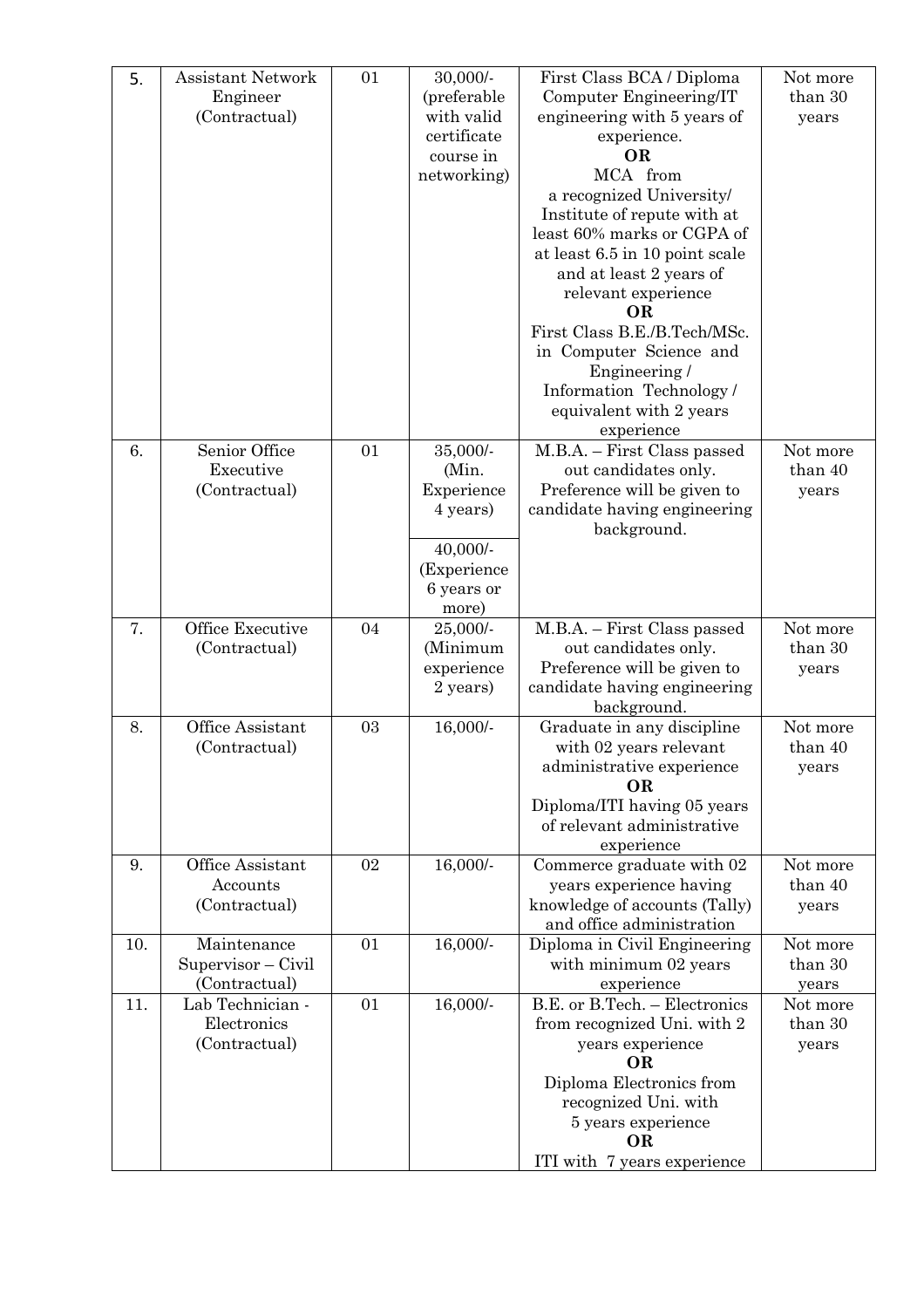| 12. | Laboratory          | 02 each | 20,000/-                          | Bachelor's degree in                                      | Not more            |
|-----|---------------------|---------|-----------------------------------|-----------------------------------------------------------|---------------------|
|     | Assistant           |         | (Exp. More                        | appropriate field (First Class                            | than 40             |
|     | (Civil/Electrical/  |         | than 5                            | passed out candidates)                                    | years               |
|     | Mechanical/Physics) |         | years)                            | <b>OR</b>                                                 |                     |
|     | $-$ Contractual     |         | $15,000/$ -                       | Diploma/ITI in the relevant                               |                     |
|     |                     |         | $(2 \text{ to } 5 \text{ years})$ | field (First Class passed out                             |                     |
|     |                     |         | experience)                       | candidates)                                               |                     |
|     |                     |         | $10,000/$ -                       |                                                           |                     |
|     |                     |         | (Exp. less                        |                                                           |                     |
|     |                     |         | than 2                            |                                                           |                     |
|     |                     |         | years)                            |                                                           |                     |
| 13. | Personal Assistant  | 01      | 35,000/-                          | M.B.A. / Post Graduate in any                             | Not more            |
|     | to Director General |         |                                   | discipline having minimum of                              | than 30             |
|     | (Contractual)       |         |                                   | 3 years of experience. Fluency                            | years               |
|     |                     |         |                                   | in English and proficiency in                             |                     |
|     |                     |         |                                   | computer operating is must.                               |                     |
|     |                     |         |                                   | Preference will be given to                               |                     |
|     |                     |         |                                   | candidate having experience                               |                     |
|     |                     |         |                                   | of Secretarial Assistance.                                |                     |
| 14. | Hostel Caretaker    | 01      | 30,000/-                          | Graduate in any discipline                                | Not more            |
|     | (Residential)       |         |                                   | having minimum 5 years                                    | than 40             |
|     | (Contractual)       |         |                                   | relevant experience.                                      | years               |
|     |                     |         |                                   | Accommodation will be                                     |                     |
|     |                     |         |                                   | provided in Hostel premises.                              |                     |
| 15. | Administrative      | 01      | 55,000/-                          | Graduate in any discipline                                | No age bar          |
|     | Officer             |         |                                   | having minimum 10 years                                   | for suitable        |
|     | (Contractual)       |         |                                   | relevant experience out of                                | candidate           |
|     |                     |         |                                   | which 2/3 years in academic                               |                     |
|     |                     |         |                                   | institute is compulsory.                                  |                     |
|     |                     |         |                                   | Experience as Warden/                                     |                     |
|     | Senior Placement    | 01      |                                   | Rectorship is preferable.                                 |                     |
| 16. | Officer             |         | $1,20,000/$ -<br>Min.             | Post Graduate in any                                      | Not more<br>than 40 |
|     |                     |         |                                   | discipline and experience in                              |                     |
|     | (Contractual)       |         | Experience<br>15 years            | placement activities.                                     | years               |
|     |                     |         | (out of                           | Preference will be given to                               |                     |
|     |                     |         | which 9                           | candidate having experience<br>in academic institutes and |                     |
|     |                     |         | years must                        | engineering background.                                   |                     |
|     |                     |         | be purely                         |                                                           |                     |
|     |                     |         | for                               |                                                           |                     |
|     |                     |         | placement)                        |                                                           |                     |
|     |                     |         | $90,000/$ -                       |                                                           |                     |
|     |                     |         | Min.                              |                                                           |                     |
|     |                     |         | Experience                        |                                                           |                     |
|     |                     |         | 10 years                          |                                                           |                     |
|     |                     |         | (out of                           |                                                           |                     |
|     |                     |         | which 6                           |                                                           |                     |
|     |                     |         | years must                        |                                                           |                     |
|     |                     |         | be purely                         |                                                           |                     |
|     |                     |         | for                               |                                                           |                     |
|     |                     |         | placement)                        |                                                           |                     |

\* 05 years age relaxation for reserved category candidates.

\*\* In case of non-availability of first class passed out candidates, second class passed candidates may be considered.

• **Please note that cut-off date for considering experience and age will be 31/03/2018.**